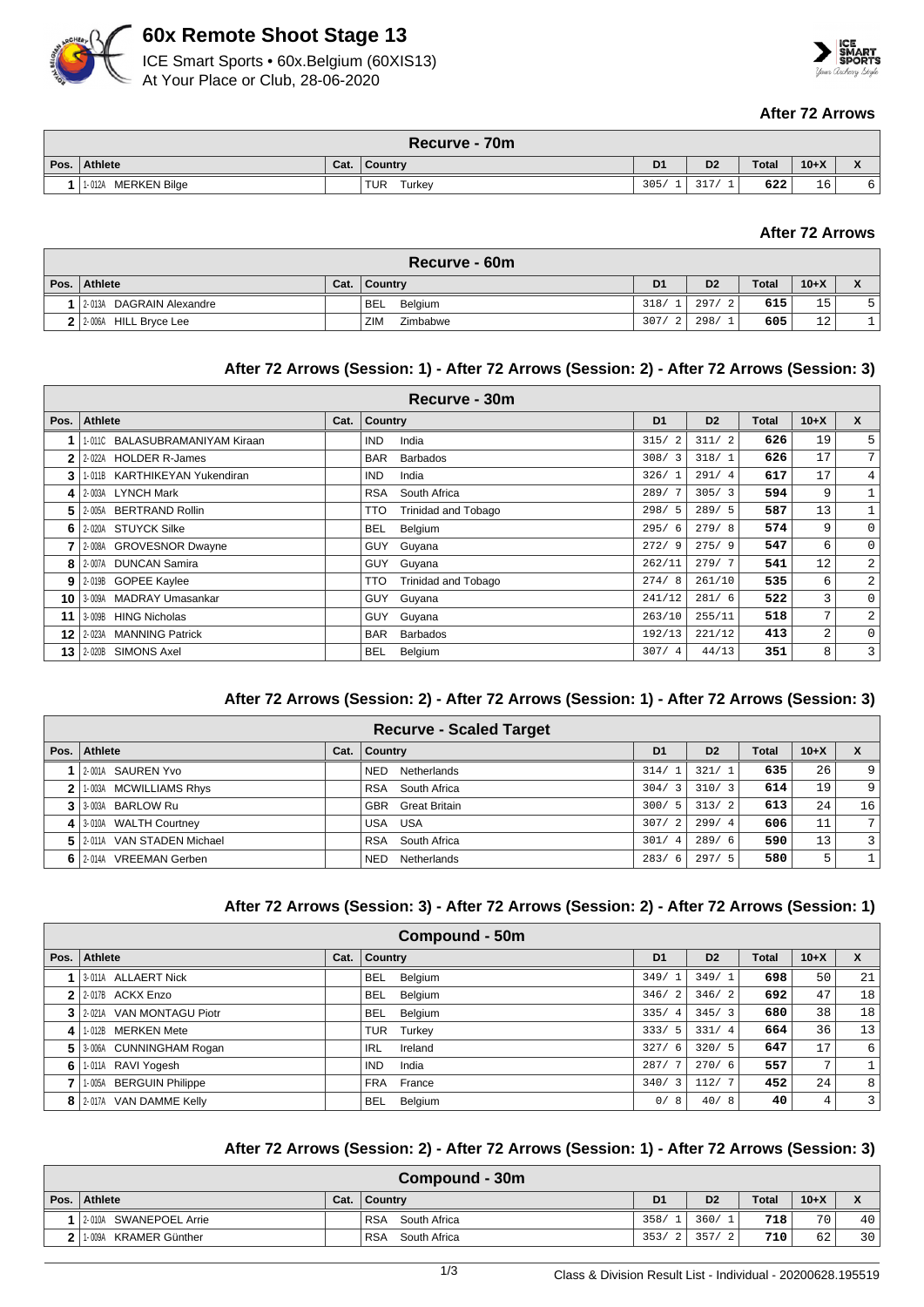

# **60x Remote Shoot Stage 13**

ICE Smart Sports • 60x.Belgium (60XIS13) At Your Place or Club, 28-06-2020



# **After 72 Arrows (Session: 2) - After 72 Arrows (Session: 1) - After 72 Arrows (Session: 3)**

|      | Compound - 30m<br>Continue |      |                                   |                |                |              |        |                  |  |
|------|----------------------------|------|-----------------------------------|----------------|----------------|--------------|--------|------------------|--|
| Pos. | Athlete                    | Cat. | <b>Country</b>                    | D <sub>1</sub> | D <sub>2</sub> | <b>Total</b> | $10+X$ | X                |  |
|      | 3 2019 FRANCIS Sherwin     |      | <b>Trinidad and Tobago</b><br>TTO | 343/3          | 323/5          | 666          | 38     | 16               |  |
|      | 4 2-016B PHOENIX Anthony   |      | Barbados<br><b>BAR</b>            | 315/9          | 335/3          | 650          | 37     | 9 <sup>°</sup>   |  |
|      | 5 3-008A DEMEY Julie       |      | Belgium<br>BEL.                   | 316/<br>- 8    | 332/4          | 648          | 25     | 8                |  |
|      | $6$   2-018B GALL Roger    |      | Barbados<br><b>BAR</b>            | 332/4          | 313/8          | 645          | 25     | 4 <sup>1</sup>   |  |
|      | 3-004A CAMPBELL Chris      |      | <b>USA</b><br>USA                 | 321/<br>-6     | 313/9          | 634          | 18     | 5 <sup>1</sup>   |  |
|      | 8 2-016A ANNEL John        |      | Barbados<br><b>BAR</b>            | 317/7          | 315/7          | 632          | 21     | 5 <sup>1</sup>   |  |
|      | 9 3-008B DEMEY Henri       |      | Belgium<br>BEL                    | 310/10         | 317/6          | 627          | 21     | $6 \overline{6}$ |  |
|      | 10 3-001A HUNTE Gregory    |      | Barbados<br><b>BAR</b>            | 330/5          | 289/10         | 619          | 20     | 8                |  |

# **After 72 Arrows**

|      | Compound - 25m                 |      |                     |                |                |              |        |                              |  |  |
|------|--------------------------------|------|---------------------|----------------|----------------|--------------|--------|------------------------------|--|--|
| Pos. | <b>Athlete</b>                 | Cat. | <b>Country</b>      | D <sub>1</sub> | D <sub>2</sub> | <b>Total</b> | $10+X$ | $\mathbf{v}$<br>$\mathbf{v}$ |  |  |
|      | SAKTHIVEL Nikhil rai<br>5-001A |      | <b>IND</b><br>India | 188/           | 191            | 379          | ∼      | 0                            |  |  |

### **After 72 Arrows (Session: 1) - After 72 Arrows (Session: 3)**

| <b>Compound - Scaled Target</b> |  |                |                |                |              |          |                 |  |  |
|---------------------------------|--|----------------|----------------|----------------|--------------|----------|-----------------|--|--|
| Pos.   Athlete                  |  | Cat.   Country | D <sub>1</sub> | D <sub>2</sub> | <b>Total</b> | $10 + X$ |                 |  |  |
| 1-008A IRVINE Russ              |  | AUS Australia  | $335/1$ 327/   | $\overline{2}$ | 662          | 31       | 12 <sub>1</sub> |  |  |
| 2 3-005A IRVINE Russ            |  | AUS Australia  | 323/2          | 327/           | 650          | 31       | 14              |  |  |

## **After 72 Arrows**

|      | <b>Compound - Field</b>     |      |                      |                |                        |              |        |                |  |  |
|------|-----------------------------|------|----------------------|----------------|------------------------|--------------|--------|----------------|--|--|
| Pos. | Athlete                     | Cat. | Country              | D <sub>1</sub> | D <sub>2</sub>         | <b>Total</b> | $10+X$ |                |  |  |
|      | 14-001A JANSSENS Niels      |      | BEL<br>Belgium       | 176/1          | 173/1                  | 349          |        | 0 <sup>1</sup> |  |  |
|      | 2 4 003A COLLADO VIVAZ Eric |      | FRA France           | 162/2          | 172/2                  | 334          |        | 0 <sup>1</sup> |  |  |
|      | 3 4 004A COLLADO Christine  |      | FRA France           | 151/4          | 150/3                  | 301          |        | 0 <sup>1</sup> |  |  |
|      | 4 4 005A LOPES Antonio      |      | <b>FRA</b><br>France | 154/3          | 146/<br>$\overline{4}$ | 300          |        | 0 <sup>1</sup> |  |  |

#### **After 72 Arrows**

|      | Compound - Para     |      |                   |                |                |       |        |             |  |  |
|------|---------------------|------|-------------------|----------------|----------------|-------|--------|-------------|--|--|
| Pos. | Athlete             | Cat. | <b>Country</b>    | D <sub>1</sub> | D <sub>2</sub> | Total | $10+X$ |             |  |  |
|      | 3-010B WALTH Janice |      | USA<br><b>USA</b> | 244            | 267            | 511   |        | $\sim$<br>▵ |  |  |

#### **After 72 Arrows**

|      | Barebow - 50m                 |      |                    |                |                |              |        |                                                        |  |  |
|------|-------------------------------|------|--------------------|----------------|----------------|--------------|--------|--------------------------------------------------------|--|--|
| Pos. | Athlete                       | Cat. | Country            | D <sub>1</sub> | D <sub>2</sub> | <b>Total</b> | $10+X$ | $\overline{\phantom{a}}$<br>$\boldsymbol{\mathcal{L}}$ |  |  |
|      | 1-001A<br>HIDAYAT Anang ludfi |      | ' INA<br>Indonesia | 293/           | 287            | 580          |        | $\sim$                                                 |  |  |

## **After 72 Arrows (Session: 2) - After 72 Arrows (Session: 1)**

| <b>Barebow - Scaled Target</b> |                         |      |                           |                |                |              |                 |                |  |  |  |  |  |
|--------------------------------|-------------------------|------|---------------------------|----------------|----------------|--------------|-----------------|----------------|--|--|--|--|--|
|                                | Pos. Athlete            | Cat. | <b>Country</b>            | D <sub>1</sub> | D <sub>2</sub> | <b>Total</b> | $10+X$          | X              |  |  |  |  |  |
|                                | 12-015A RAJENDRA Jovito |      | <b>INA</b><br>Indonesia   | 304/1          | 287/3          | 591          | 10              | $\circ$        |  |  |  |  |  |
|                                | $2$   1-010A DEDI Ayah  |      | <b>INA</b><br>Indonesia   | 293/3          | 296/1          | 589          | 12              | $\circ$        |  |  |  |  |  |
|                                | 3 100 KRISTANTI Lilik   |      | INA<br>Indonesia          | 283/4          | 290/2          | 573          | 10 <sub>1</sub> | $\overline{0}$ |  |  |  |  |  |
|                                | 4 2.012A COLIJN Bart    |      | <b>NED</b><br>Netherlands | 296/2          | 265/4          | 561          | 6               | $\overline{2}$ |  |  |  |  |  |